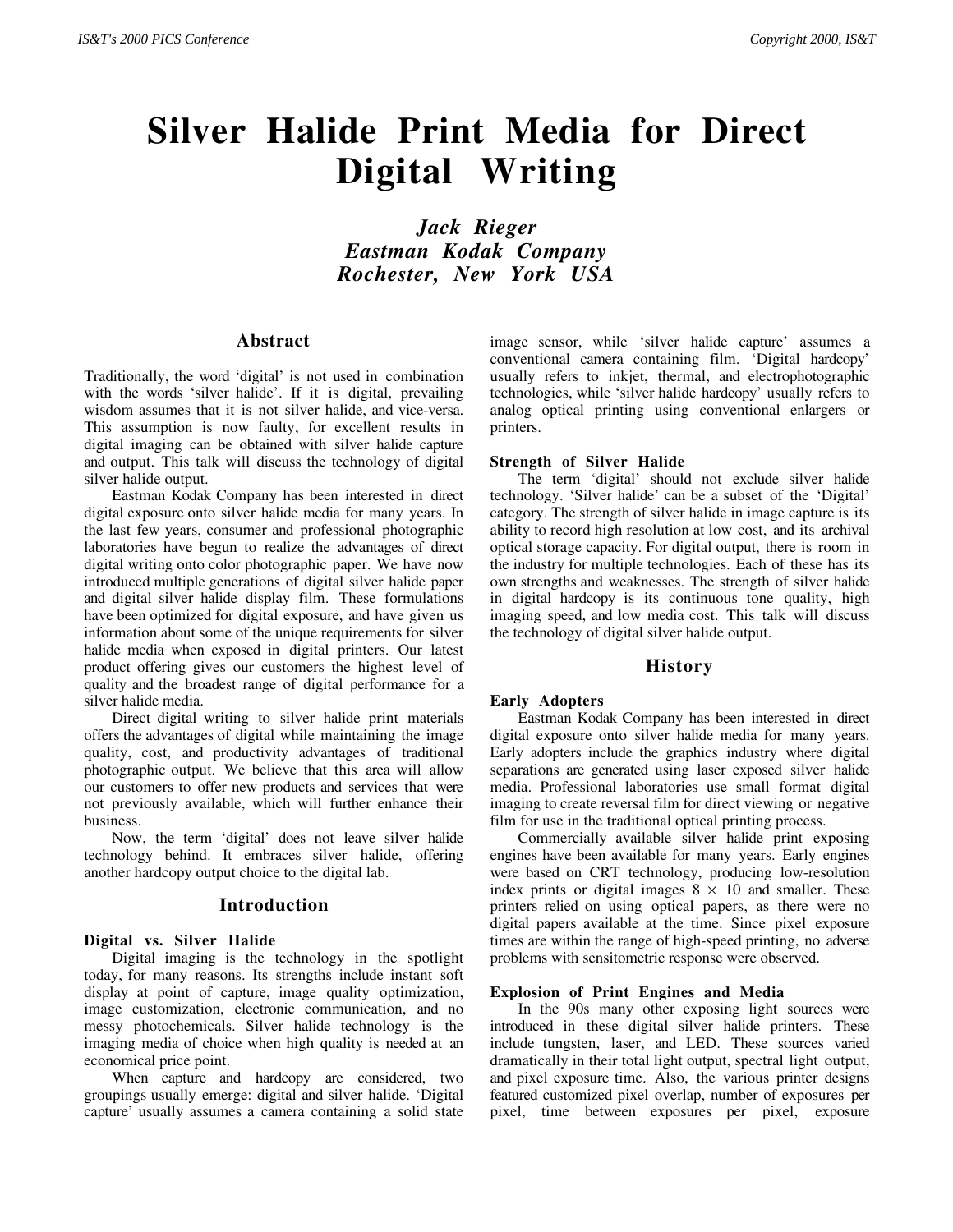uniformity across the printing surface, media transport technique and accuracy, pixel scanning technique and accuracy, etc. These unique characteristics set these printers apart from one another, but made media design problematic. Early digitally optimized silver halide products include KODAK PROFESSIONAL Digital Paper, Type 2933 and KODAK PROFESSIONAL Digital Paper, Type 2976. These products compensated for the changes made in these digital printers, and were quite successful in this emerging marketplace.

In the last few years, consumer and professional photographic laboratories have begun to realize the advantages of direct digital writing onto color photographic print media, both reflection and transmission materials. Reflection materials include not only paper, but also flex, a stiff white plastic material used for commercial displays and ID cards. An example of this is KODAK PROFESSIONAL DURAFLEX Digital Print Material. Transmission materials include Trans and Clear. These are used on a light box, and viewed with transmitted light. The Trans product has a built in white diffuser, so is used on a light box with a clear glass front. The Clear product does not incorporate any diffuser, so is used on a light box with a diffused front. Examples of these include KODAK PROFESSIONAL DURATRANS Digital Display Material and KODAK PROFESSIONAL DURACLEAR Digital Display Material.

## **Digital Imaging of Silver Halide**

Digital silver halide materials are exposed in a digital writer using photons of light of various intensities and colors determined from a digital file. The digital file could have a variety of origins, including scanned film and prints, computer graphics, and digital camera images.

After Raster Image Processing (RIP), the computer tells the printer how much red, green, and blue light to use to expose the media. Exposures are typically made one pixel at a time using laser, LED, CRT, or some other type of light source. With laser printers, red, green, and blue laser beams are typically combined into a single beam, then scanned across the media. In some printers, the media moves in the y direction while the scanning occurs in the x direction. In other printers, the media is held stationary while it is scanned in both directions.

The media must then be processed conventionally, converting non-visible latent image to a chromogenic print using photographic image dyes. For the media discussed here, Process RA-4 or one of the Process RA-4 derivatives is used.

Before an image can be printed, a calibration of the media on the printer must be completed. This process maps the developed density of the media to discrete power levels in the printer light source. Several iterations of expose/print/ process/densitometer/calculate are often required to adjust power levels of the printer to fit a preset sensitometric aim.

# **Design Considerations**

The silver halide media in a digital system plays a different role than in a conventional analog imaging system. Some important design elements for these two systems are compared in the table below:

|       |  |  | Design Elements of Digital vs Conventional |
|-------|--|--|--------------------------------------------|
| Media |  |  |                                            |

| Attribute        | Conventional       | Digital                |  |
|------------------|--------------------|------------------------|--|
|                  | System             | System                 |  |
| Tone             | Determined by the  | Determined by          |  |
| Scale            | media              | software, within       |  |
|                  |                    | media/printer limits   |  |
|                  |                    | of minimum density     |  |
|                  |                    | and maximum density    |  |
| Color            | Determined by the  | Determined by          |  |
| Repro-           | media              | software, within       |  |
| duction          |                    | media/printer limits   |  |
|                  |                    | of color gamut         |  |
| Color            | Determined by      | Determined by          |  |
| Purity           | image dye of       | spectral quality of    |  |
|                  | negative, spectral | printer illuminant     |  |
|                  | quality of printer | and media design       |  |
|                  | illuminant, and    |                        |  |
|                  | media              |                        |  |
| <b>Sharpness</b> | Determined by the  | Determined by          |  |
|                  | media and printer  | software, printer, and |  |
|                  | optics             | media                  |  |
| Text             | Typically added    | Determined by          |  |
| quality          | post process       | software, printer      |  |
|                  |                    | resolution, and media  |  |
|                  |                    | design                 |  |

## **Reciprocity**

Digital printing is characterized by a wide range of pixel exposure times. These exposures are typically high intensity and short duration, relative to optical exposures. A decade chart of exposure times for optical and digital silver halide papers is presented in Figure 1.

Optical papers at Eastman Kodak Company are optimized for optical exposure times, depending on the customer application. Digital papers for use in CRT, LED, and LASER devices are optimized for the relatively short duration exposure times. An emulsion's response to light of varying duration is commonly referred to as the reciprocity response of the emulsion. Emulsions in Kodak's optical papers have historically lost speed and gamma with digital exposure times. Figure 2 illustrates the sensitometric response of an optical media, KODAK EKTACOLOR Edge 7 Paper, to optical and laser exposure. This product exhibited significant density loss and irregular sensitometric response when exposed with a laser, but of course had excellent results with an optical exposure.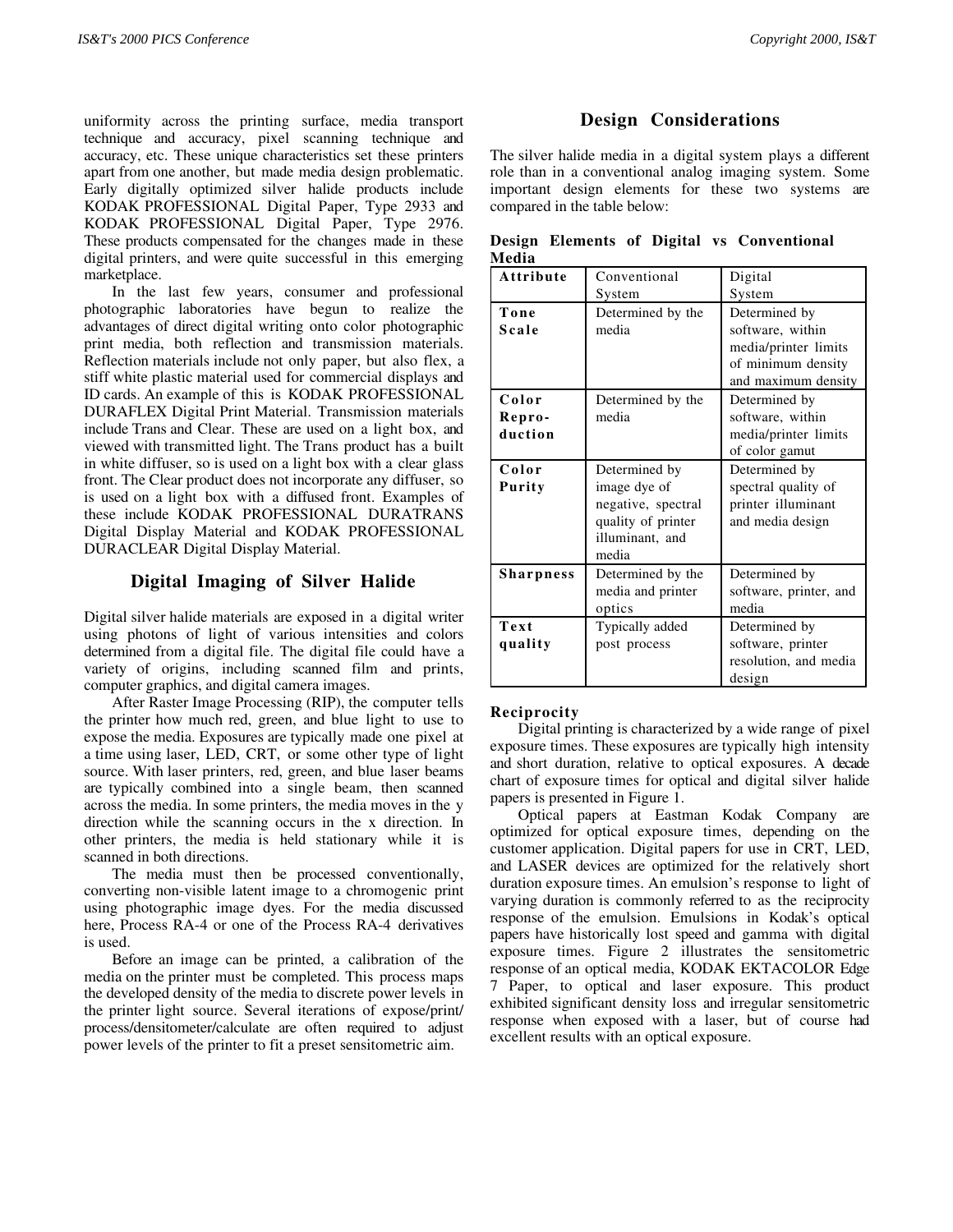

*Figure 1. Pixel exposure times for optical and digital silver halide printers* 



*Figure 2. Sensitometric response of KODAK EKTACOLOR Edge 7 Paper to an optical exposure (left) and a laser exposure (right)* 

### **Digitally Optimized Paper**

The new KODAK PROFESSIONAL Digital III Color Paper is Kodak's third digitally optimized silver halide paper. It has superior density gamut in the widest range of digital devices on the market today, including but not limited to CRT, LED, and LASER light sources. Figure 3 illustrates the excellent sensitometric response of this paper. The optical exposure is a good proxy for a CRT printer, while the laser exposure is a good indication of LED and LASER printer response. This performance comes from improvements in the emulsion reciprocity. Note the absence of curve inflections and the higher densities achievable with this paper. Curve inflections can make calibration very difficult on a digital printer.



*Figure 3. Sensitometric response of KODAK PROFESSIONAL Digital III paper to an optical exposure (left) and a laser exposure (right)* 

#### **Important Characteristics of Digital Media**

There are many elements to consider when designing a silver halide media for digital exposures. Some important characteristics include:

- Density Range. The range between minimum density and maximum printing density defines the usable density gamut of the media.
- Log Exposure Range. The delta between the exposure needed to create a threshold image density and the exposure needed to create the maximum density delivered by the printer is a critical design parameter. As this exposure range is increased, higher text flare or fringing results. Fringing is an unintended exposure adjacent to areas of high exposure. This manifests itself as a blurring of the image, or fuzziness of text, particularly dark text on a light background or light test on a dark background. It is desired to match the exposure range of all three colored records, or colored fringing will result. The limiting layer at the requested maximum density will determine the color of the fringing. As exposure range is decreased, higher amplification of digital artifacts, such as banding, results. Thus, the optimum log exposure range is a balance between these two effects.
- Printing D-max. The maximum density delivered by the printer is set below the maximum density achievable by the paper. If Printing D-max is set too high on the low gamma portion of the shoulder of the sensitometric response, the log exposure range of the printer becomes too great and severe fringing may result.
- Printing D-max Speed. The log exposure needed to deliver printing D-max. Mid-scale optical speed is meaningless in a digital printer. If the printing D-max speed is beyond the power range of the printer, calibration will not be possible without a calibration aim adjustment. A media may be too fast or too slow for a printer, depending on what media the device was designed for.